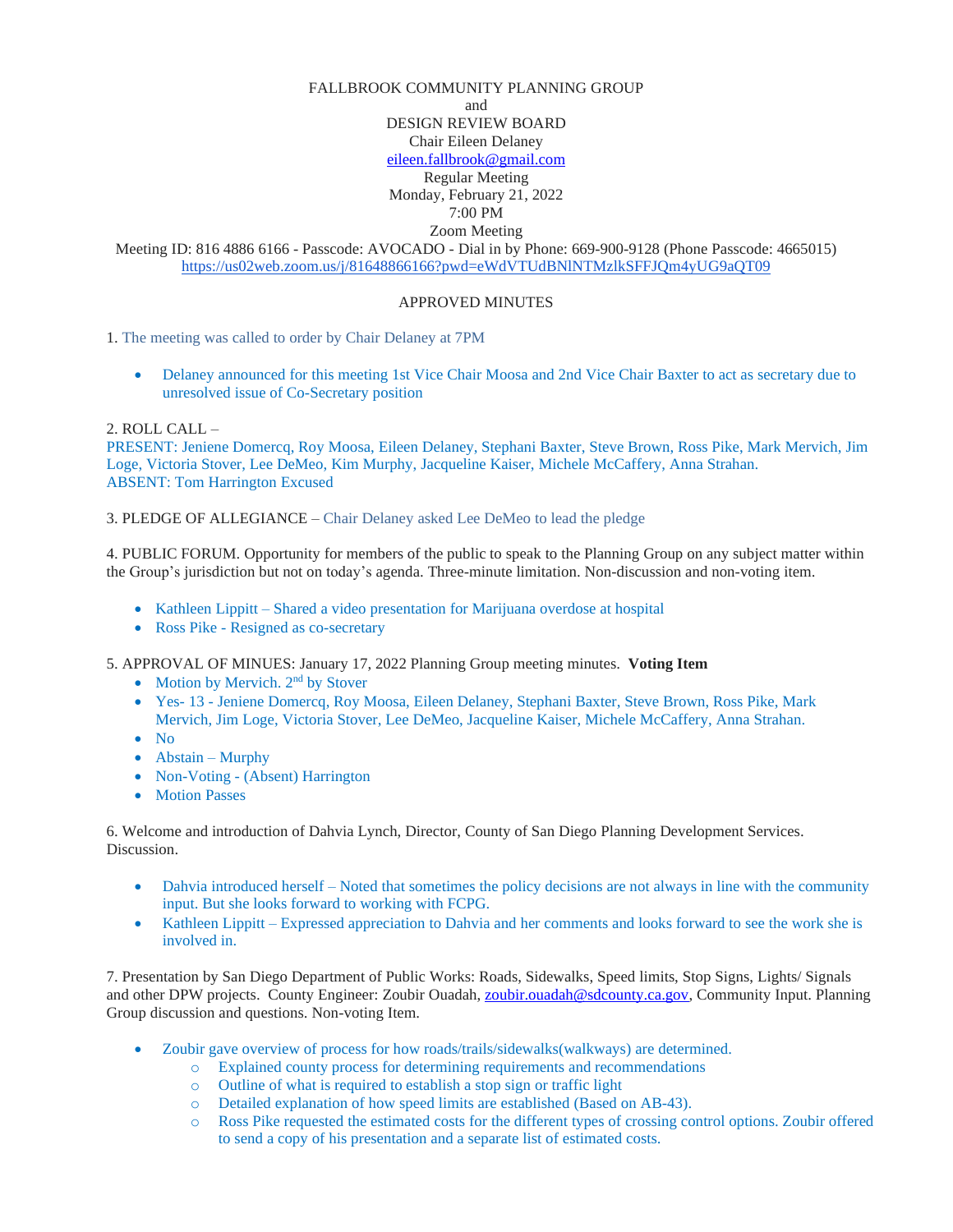$\circ$  Jan Scott made a request for directional signs for Fallbrook – Stop lights for Green Valley/Mission – 95% planning complete – Santa Margarita/Mission – Right of way issues. 60% of the process complete – Traffic calming due to Camp Pendleton.

8. Discussion and recommendations for Cannabis Zoning Ordinance Enforcement and Revenue. **Ad-hoc Committee** Community Input. Planning Group Discussion. Voting Item

- Report from meeting Detective Zach Harris, SD Narcotics & Gangs Operations was present to give overview from a law enforcement perspective. Fallbrook does have a Marijuana Enforcement Team (MET). Primary criminal activity associated with cannabis is violent crime. Harris shared the return of a Narcotics Task Force would be helpful. Baxter shared notes from a discussion with Humboldt County Code Enforcement.
- *Motion – No Voting item presented*

9. Was the January 17, 2022 motion and election for co-Secretaries improper and in conflict with our bylaws and is it null and void? Discussion. Voting Item.

• Removed from agenda – the January vote was deemed null and void according to the FPG Bylaws

10. Election of Secretary. Discussion. Voting Item.

- Nomination of Jim Loge for Secretary by Baxter. Loge accepted the nomination. No other nominations were made after Chair Delaney asked three times.
- $2<sup>nd</sup>$  Brown
- Yes- 13 Jeniene Domercq, Roy Moosa, Eileen Delaney, Stephani Baxter, Steve Brown, Ross Pike, Mark Mervich, Jim Loge, Lee DeMeo, Kim Murphy, Jacqueline Kaiser, Michele McCaffery, Anna Strahan.
- • No-
- Abstain- 1 Stover
- Non-Voting (Absent) Harrington

#### 11. FOR COMMITTEES:

Authorization of Teleconferencing Meeting Option Pursuant to Government Code Section 54953(e)

A motion to find there is a proclaimed state of emergency and state and local officials have imposed or recommended measures to promote social distancing authorizing teleconferenced meetings pursuant to Government Code section 54953(e). [This motion is intended to apply to all of the legislative body subcommittees this legislative body has created.] [If the legislative body does not hold a meeting within the next 30 days, the chair is directed to review the status of the state of emergency and whether state or local officials continue to impose or recommend measures to promote social distancing. If both conditions exist, the chair is directed to memorialize such determination in writing and such writing will be presented for ratification at the next meeting of the legislative body.] **Community Input. Planning Group. Voting Item.**

- **Motion – Stover**
- $2<sup>nd</sup>$  **Pike**
- **Yes-11 -** Jeniene Domercq, Roy Moosa, Eileen Delaney, Stephani Baxter, Ross Pike, Mark Mervich,Victoria Stover, Kim Murphy, Jacqueline Kaiser, Michele McCaffery, Anna Strahan.
- •
- **No-3 (DeMeo, Brown, Loge)**
- **Abstain-**
- **Non-Voting - (Absent) Harrington**

# 12. FOR PLANNING GROUP:

Authorization of Teleconferencing Meeting Option Pursuant to Government Code Section 54953(e) *Motion*:

Pursuant to Government Code section 54953(e)(3), a motion to find the legislative body has reconsidered the circumstances of the State of Emergency and state and local officials continue to recommend measures to promote social distancing.

#### **Community Input. Planning Group Discussion. Voting Item.**